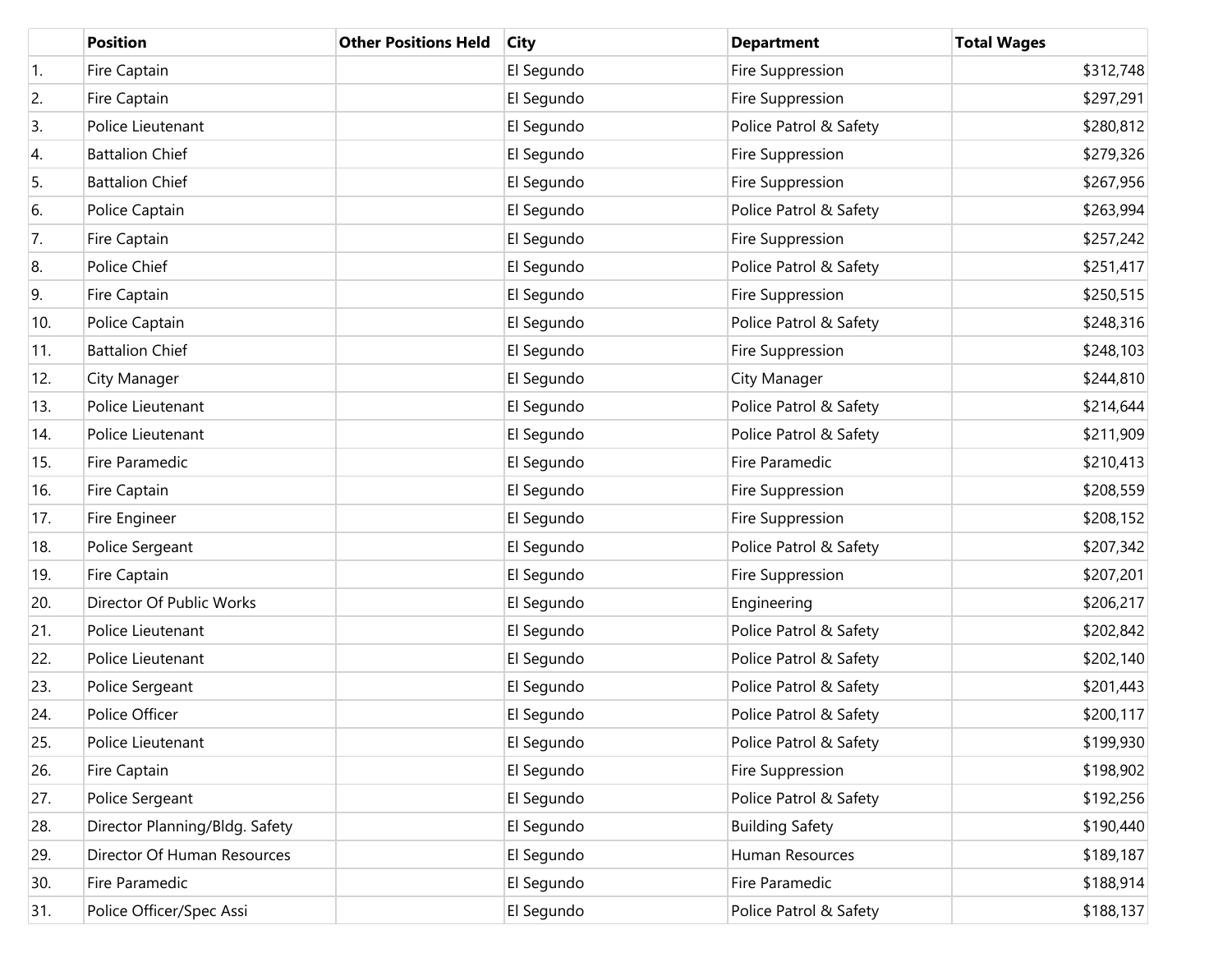| 32. | Fire Engineer                | El Segundo | Fire Suppression       | \$181,470 |
|-----|------------------------------|------------|------------------------|-----------|
| 33. | Fire Paramedic               | El Segundo | Fire Paramedic         | \$180,197 |
| 34. | Police Officer/Spec Assi     | El Segundo | Police Patrol & Safety | \$179,203 |
| 35. | Police Sergeant              | El Segundo | Police Patrol & Safety | \$177,474 |
| 36. | Police Sergeant              | El Segundo | Police Patrol & Safety | \$176,339 |
| 37. | Fire Paramedic               | El Segundo | Fire Paramedic         | \$176,279 |
| 38. | Fire Engineer                | El Segundo | Fire Suppression       | \$176,018 |
| 39. | Fire Captain                 | El Segundo | Fire Suppression       | \$175,802 |
| 40. | Fire Paramedic               | El Segundo | Fire Paramedic         | \$175,099 |
| 41. | Police Sergeant              | El Segundo | Police Patrol & Safety | \$173,096 |
| 42. | Fire Engineer                | El Segundo | Fire Suppression       | \$170,936 |
| 43. | <b>Fire Chief</b>            | El Segundo | Fire Administration    | \$169,523 |
| 44. | Director Of Library Services | El Segundo | Library                | \$168,631 |
| 45. | Fire Engineer                | El Segundo | Fire Suppression       | \$168,560 |
| 46. | Fire Paramedic               | El Segundo | Fire Paramedic         | \$167,664 |
| 47. | Fire Paramedic               | El Segundo | Fire Paramedic         | \$167,098 |
| 48. | Police Sergeant              | El Segundo | Police Patrol & Safety | \$166,711 |
| 49. | Director Of Rec/Parks        | El Segundo | Park Rec/Admin         | \$165,118 |
| 50. | Police Officer               | El Segundo | Police Patrol & Safety | \$162,582 |
| 51. | Police Sergeant              | El Segundo | Police Patrol & Safety | \$161,293 |
| 52. | Fire Engineer                | El Segundo | Fire Suppression       | \$160,742 |
| 53. | Police Officer               | El Segundo | Police Patrol & Safety | \$160,543 |
| 54. | Police Sergeant              | El Segundo | Police Patrol & Safety | \$159,495 |
| 55. | Fire Captain                 | El Segundo | Fire Suppression       | \$158,578 |
| 56. | Fire Captain                 | El Segundo | Fire Suppression       | \$157,051 |
| 57. | Fire Paramedic               | El Segundo | Fire Paramedic         | \$155,907 |
| 58. | Police Officer               | El Segundo | Police Patrol & Safety | \$155,326 |
| 59. | Fire Paramedic               | El Segundo | Fire Paramedic         | \$154,212 |
| 60. | Firefighter                  | El Segundo | Fire Suppression       | \$153,124 |
| 61. | Fire Paramedic               | El Segundo | Fire Paramedic         | \$151,827 |
| 62. | Comm. Cable Program Manager  | El Segundo | Cable Tv               | \$151,778 |
| 63. | Police Officer               | El Segundo | Police Patrol & Safety | \$151,501 |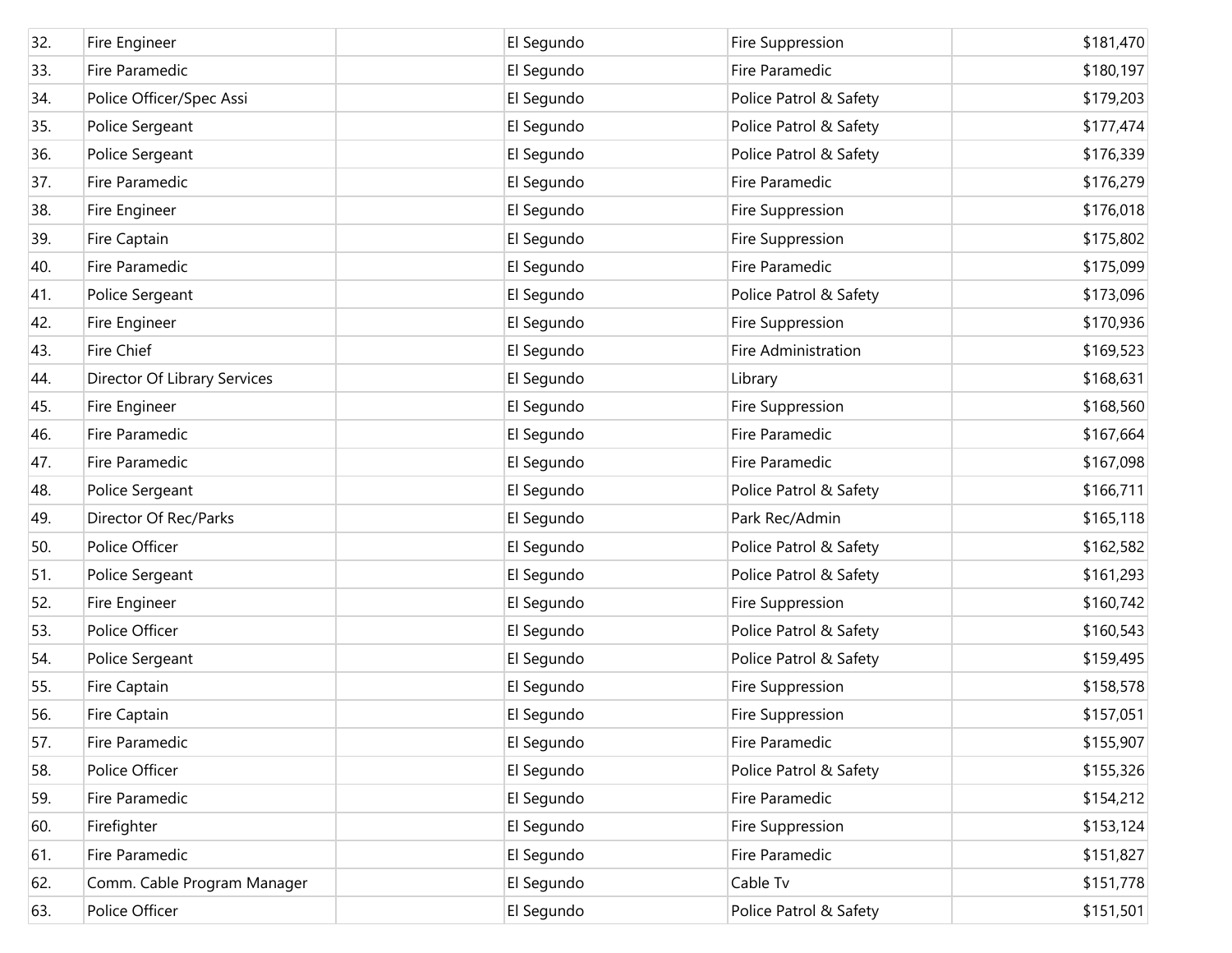| 64. | Fire Captain                    | El Segundo | Fire Suppression             | \$151,173 |
|-----|---------------------------------|------------|------------------------------|-----------|
| 65. | Police Officer                  | El Segundo | Police Patrol & Safety       | \$150,701 |
| 66. | Fire Engineer                   | El Segundo | Fire Suppression             | \$150,657 |
| 67. | Res. Sound Insulation Manager   | El Segundo | Residential Sound Insulation | \$149,740 |
| 68. | Police Officer                  | El Segundo | Police Patrol & Safety       | \$149,525 |
| 69. | Police Officer/Spec Assi        | El Segundo | Police Patrol & Safety       | \$149,373 |
| 70. | Fire Marshal                    | El Segundo | Fire Administration          | \$147,870 |
| 71. | Fire Captain                    | El Segundo | Fire Suppression             | \$147,696 |
| 72. | Police Officer                  | El Segundo | Police Patrol & Safety       | \$146,707 |
| 73. | Police Officer                  | El Segundo | Police Patrol & Safety       | \$145,879 |
| 74. | Police Officer                  | El Segundo | Police Patrol & Safety       | \$143,922 |
| 75. | Fire Paramedic                  | El Segundo | Fire Paramedic               | \$143,057 |
| 76. | Police Officer                  | El Segundo | Police Patrol & Safety       | \$142,910 |
| 77. | Firefighter                     | El Segundo | Fire Suppression             | \$142,040 |
| 78. | Fire Engineer                   | El Segundo | Fire Suppression             | \$141,712 |
| 79. | Police Officer                  | El Segundo | Police Patrol & Safety       | \$141,120 |
| 80. | Police Officer                  | El Segundo | Police Patrol & Safety       | \$139,941 |
| 81. | Information Systems Specialist  | El Segundo | <b>Information Systems</b>   | \$138,961 |
| 82. | <b>City Engineer</b>            | El Segundo | Engineering                  | \$138,520 |
| 83. | Fire Engineer                   | El Segundo | Fire Suppression             | \$138,142 |
| 84. | Firefighter                     | El Segundo | Fire Suppression             | \$137,585 |
| 85. | Firefighter                     | El Segundo | Fire Suppression             | \$137,562 |
| 86. | Economic Development Manager    | El Segundo | City Manager                 | \$137,180 |
| 87. | Police Motor Officer            | El Segundo | Police Patrol & Safety       | \$137,076 |
| 88. | Fire Paramedic                  | El Segundo | <b>Fire Paramedic</b>        | \$136,631 |
| 89. | Recreation Supt.                | El Segundo | <b>Recreation Operation</b>  | \$136,111 |
| 90. | Police Officer                  | El Segundo | Police Patrol & Safety       | \$134,060 |
| 91. | Police Officer                  | El Segundo | Police Patrol & Safety       | \$133,109 |
| 92. | Human Resources Manager         | El Segundo | Human Resources              | \$132,661 |
| 93. | <b>General Services Manager</b> | El Segundo | Solid Waste Recycling        | \$131,985 |
| 94. | Police Officer                  | El Segundo | Police Patrol & Safety       | \$130,957 |
| 95. | Principal Planner               | El Segundo | Planning                     | \$128,970 |